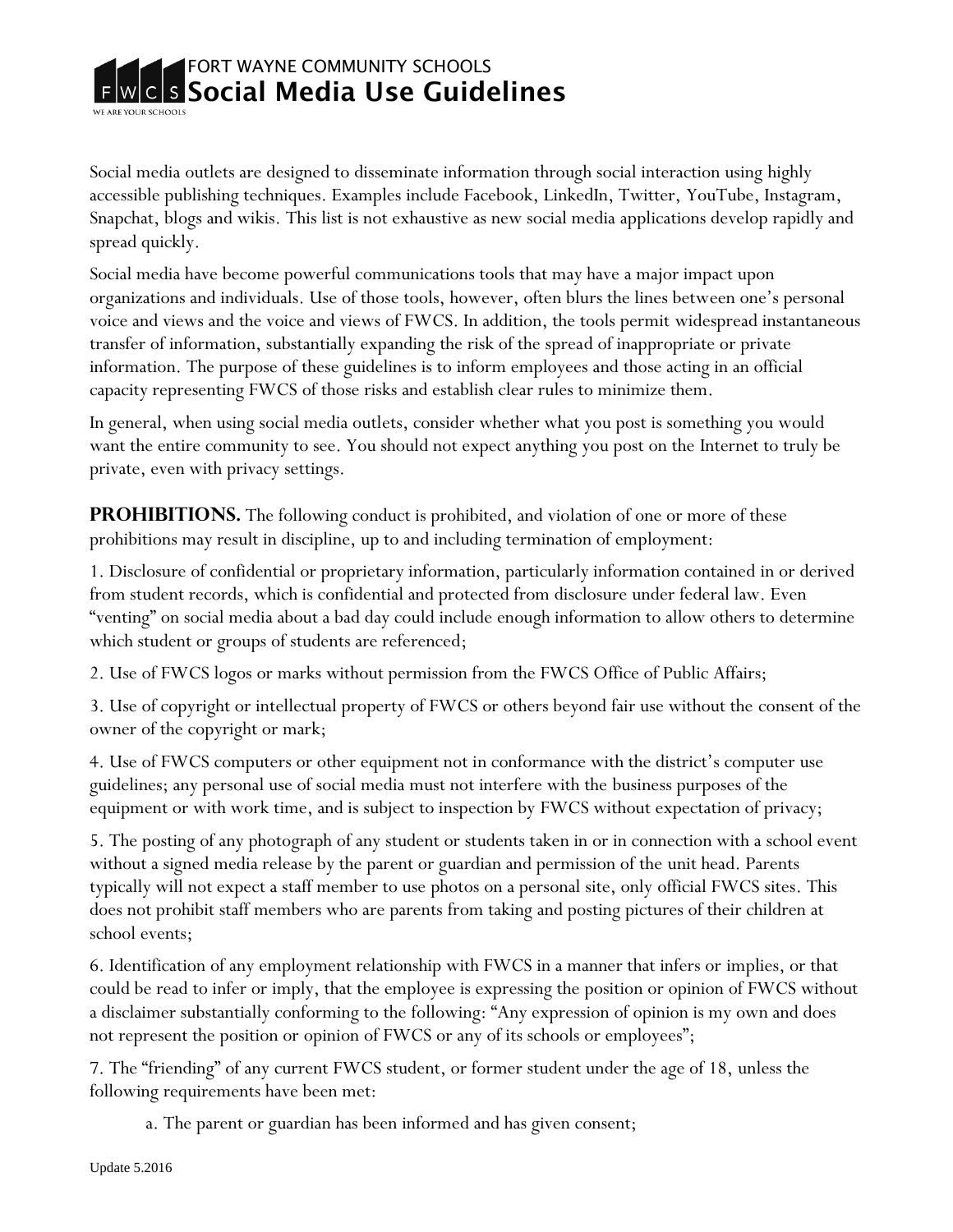- b. The parent or guardian has confirmed that he or she has full access to the social media site;and
- c. The student initiates the "friend" request.

8. Conduct inconsistent with the FWCS Code of Ethics.

**BEST PRACTICES.** While not prohibited, the following should be considered when employees use social media either with FWCS permission or privately:

1. Employees are responsible for the content of any posting and should think twice before posting anything that might reflect negatively on another person. Postings can live virtually forever and can be copied and distributed, so things that you would not say in person are usually inappropriate to say in a posting.

2. Photographs can be easily copied and appropriated for unintended use. Carefully consider if the photographs posted are those you would want the general public to see or use and how they reflect on FWCS.

3. If it is necessary to have a site to communicate with students or co-workers, in addition to parental consent, consider having a professional site separate from any personal site and confining those communications to the professional site.

4. Be respectful and consider how any posting might reflect on the individual and those associated with that individual.

5. Staff members are discouraged from creating private employee group pages. Often, these pages turn into a negative space that does not enhance employee morale. If such groups are created, there should be no indication that it is a group sanctioned by FWCS and no official FWCS logos may be used.

**INSTITUTIONAL SOCIAL MEDIA.** Those authorized to utilize officially sanctioned social media on behalf of FWCS must adhere to the following:

1. Public Affairs must be aware of the use and is the only source within FWCS that may grant permission to use FWCS logos or marks.

2. Either the FWCS Webmaster or Public Information Officer must be given administrative rights to modify and change officially sanctioned social media, if necessary.

3. Links to sites other than FWCS should be considered carefully, and monitored to ensure that the linked site conforms to the requirements stated herein.

4. All posts should reflect the professionalism of FWCS and its employees.

5. In addition to a media release, there must be compliance with any request from a student or parent to remove a photo or video.

## **Groups affiliated with fwcs.**

**Parent Teacher Associations** and other related groups must, as a condition of official status, conform to the requirements of these guidelines. Violation may result in removal of official status, and/or removal of any link to FWCS.